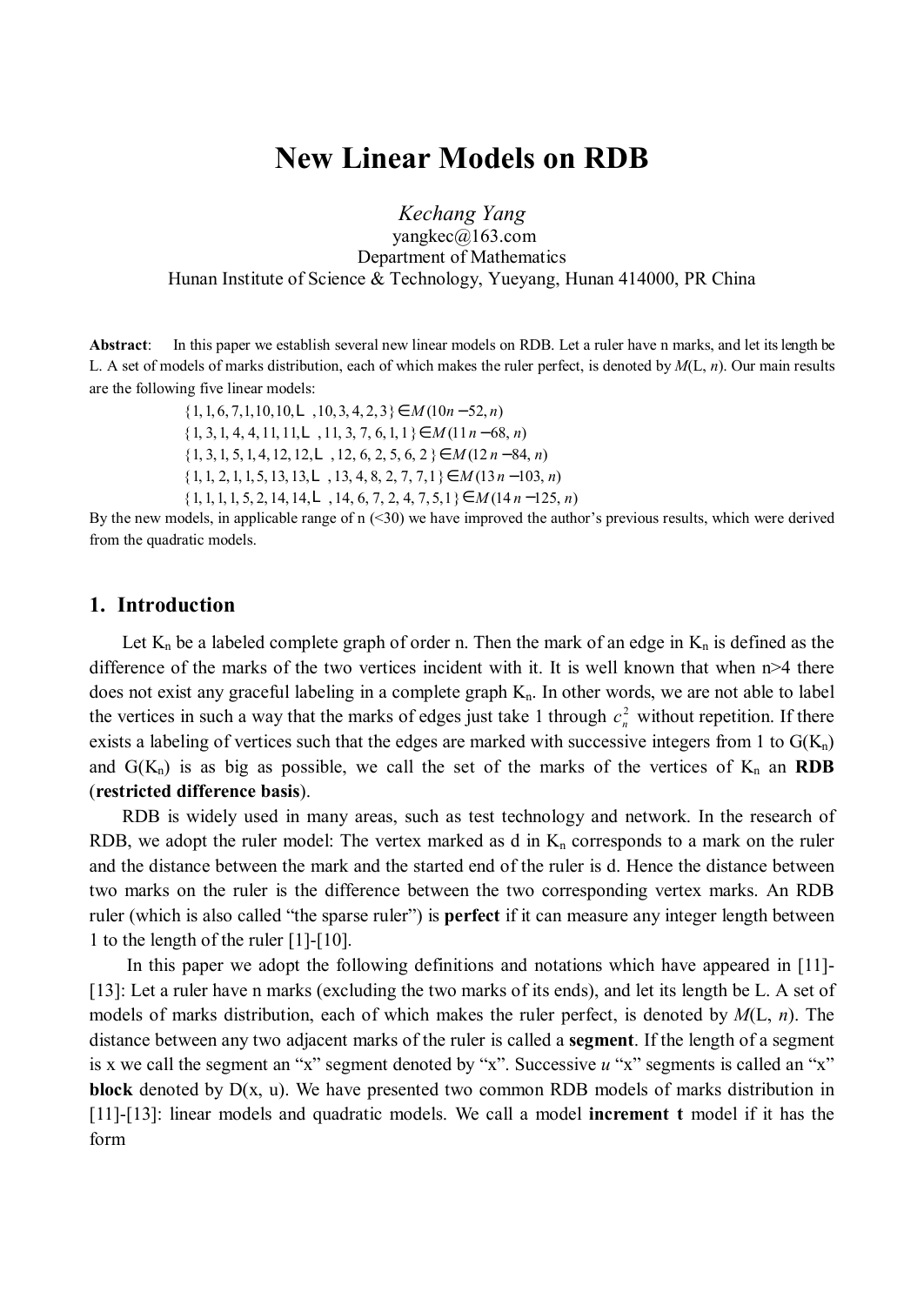$$
\{b_1, \mathbf{L}, b_r, t, \mathbf{L}\mathbf{L}, t, b_{r+1}, \mathbf{L}, b_{t-1}\} \in M(m-s, n), \tag{I}
$$

where the left hand side is the sequence of segments generated by the marks dividing the ruler and each of the t-1 segments  $b_1$ , **L**,  $b_r$ ,  $b_{r+1}$ , **L**,  $b_{t-1}$  is less than t. Clearly, there are n+1 segments among which just n-t+2 segments are "t" segments. We say the increment model is a linear model since in it the length L of the ruler is a linear function in n.

In 1996 we obtained "increment 6" and "increment 7" linear models in [11]:

{1, 3, 6, 6, **L**, 6, 2, 3, 2 }∈ *M*(6 *n* −13, *n*) (n>4). (1)

$$
\{1, 2, 3, 7, 7, L, 7, 4, 4, 1\} \in M(7n-20, n) \quad (n \ge 5)
$$
 (2)

In 2004 we obtained "increment 8", "increment 9" and "increment 10" linear models in [13]:

$$
\{1, 4, 5, 8, 8, L, 8, 3, 1, 2, 1\} \in (8n - 31, n) \qquad (n \ge 6)
$$
 (3)

$$
\{1, 4, 3, 4, 9, 9, L, 9, 5, 1, 2, 2\} \in M(9n-41, n) \quad (n > 7)
$$
 (4)

$$
\{1, 1, 3, 4, 10, 10, L, 10, 2, 3, 6, 2, 3\} \in M(10n - 55, n) \quad (n > 8)
$$
 (5)

We call a model an "**x link**" distribution model if it has the form

$$
D(x, u) + D(1, x-1) + m\{``t" + D(1, x-1)\} + "r" + D(1, x-1) \quad M(L, n). \tag{II}
$$

In [12] we established "x link" distribution models and improved Miller's conclusion in [3]. We say an "x link" distribution model is a quadratic model since in it the length L of the ruler is a quadratic function in n.

For example, for n=t=6 the ruler corresponding the "increment t" model is as bellow:

**Figure 1.1** The ruler for  $n=1$  = 6

In this paper, array coverage is applied to obtain several newer linear distribution models than "increment 6" model and "increment 10" model.

### **2. Exploration of Array Coverage**

 In order to explore the linear models of RDB, we assume that the ruler's length is L and there are n+2 marks on the ruler as in the last section. The i<sup>th</sup> mark is denoted by a(i) (i=0,...,n+1), where a(0)=0 and a(n+1)=L are the two marks of the ends of the ruler, and a(i) ( $0 \le i \le n+1$ ) is the integer length between the i<sup>th</sup> mark and the  $0<sup>th</sup>$  mark. We apply the expression (I) in Section 1 to explore "increment t" linear models. An array  $b$  is set up to denote the all partial sums of successive segments. Since the distance between any two marks is just the partial sum of all the successive segments between the two marks, we obtain  $C_{n+2}^2 = (n+2)(n+1)/2$  partial sums of successive segments, which are all the lengths that can be measured by the ruler. If these sums can cover the integer numbers within L completely, the obtained distribution models can make the ruler perfect. Here follows the program of the array coverage design:

 ………………… … .  $y=(n+1)*(n+2)/2;$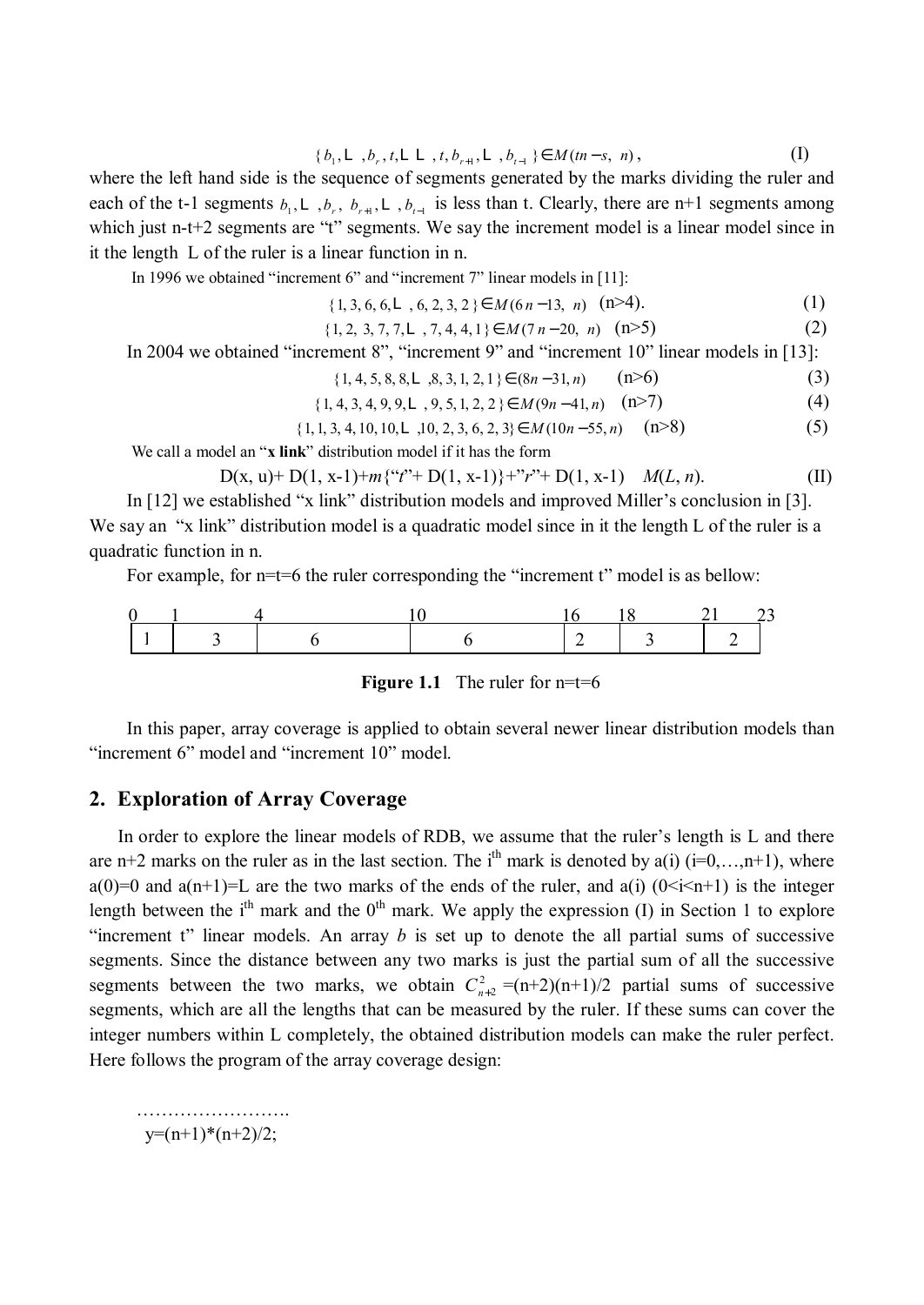```
for (k=0,i=0;i \leq n; i++){for(j=i+1;j <= n+1;j ++) {k++; b[k]=a[j]-a[i]; } }
 \frac{1}{2} get the y partial sums of lengths of succeeding segments. */
 for(u=0,d=1;d \frac{-L}{-t}++) /* Check every integer d within L.*/
{for(i=1; i \le y; i++)}
       \{if (b[i]=-d) \{u=u+1;i=v;\}\}\\frac{1}{2} If the partial sum of successive segments equals d, u is increased by 1. */
    if (u==L) \frac{\pi}{16} if u=L, complete coverage is achieved, print to output */
    for (i=1; i \leq n+1; i++) print a[i];
```
……………………………… .

For given number of marks n and given t, we run the program repeatedly under different lengths L of ruler to seek the distribution result for the biggest L. New linear models on RDB ruler can be obtained, provided that the application of such distribution to general m segments of length t is proved.

## **3. Main Result and Proof**

We obtain the following new linear models according to the program of array coverage design:

**Theorem** Any one of the following linear distribution models of "increment 10", "increment 11", "increment 12", "increment 13" and "increment 14" can make the ruler perfect:

1) the distribution model of "increment 10"

 $\{1, 1, 6, 7, 1, 10, 10, L, 10, 3, 4, 2, 3\} \in M(10n - 52, n)$  (6)

2) the distribution model of "increment 11":

 $\{1, 3, 1, 4, 4, 11, 11, L, 11, 3, 7, 6, 1, 1\} \in M(11n-68, n)$  (7)

3) the distribution model of "increase 12":

$$
\{1, 3, 1, 5, 1, 4, 12, 12, \mathbf{L}, 12, 6, 2, 5, 6, 2\} \in M(12n - 84, n) \tag{8}
$$

- 4) the distribution model of "increase 13":
- $\{1, 1, 2, 1, 1, 5, 13, 13, \mathbf{L}, 13, 4, 8, 2, 7, 7, 1\} \in M(13n-103, n)$  (9) 5) the distribution model of "increase 14":

 $\{1, 1, 1, 1, 5, 2, 14, 14, \mathbf{L}, 14, 6, 7, 2, 4, 7, 5, 1\} \in M(14n - 125, n)$  (10)

**Proof.** We only need to prove the distribution (10) makes the ruler perfect, so does the any other distribution.

In (10), let there be just m segments of length 14. We need only to prove the ruler can measure any integer between  $14c+1$  and  $14c+13$  ( $c=1,2,...,m$ ), that is, all the partial sums of successive segments can cover all the integers from 14c+1 to 14c+13. For convenience, we denote c successive segments of length 14 by  $\{14\}$  ( $c=0,1,2,...,m$ ).

The proof can be finished by observing the following table (In which  $c=1,2,...,m$  except special explanation):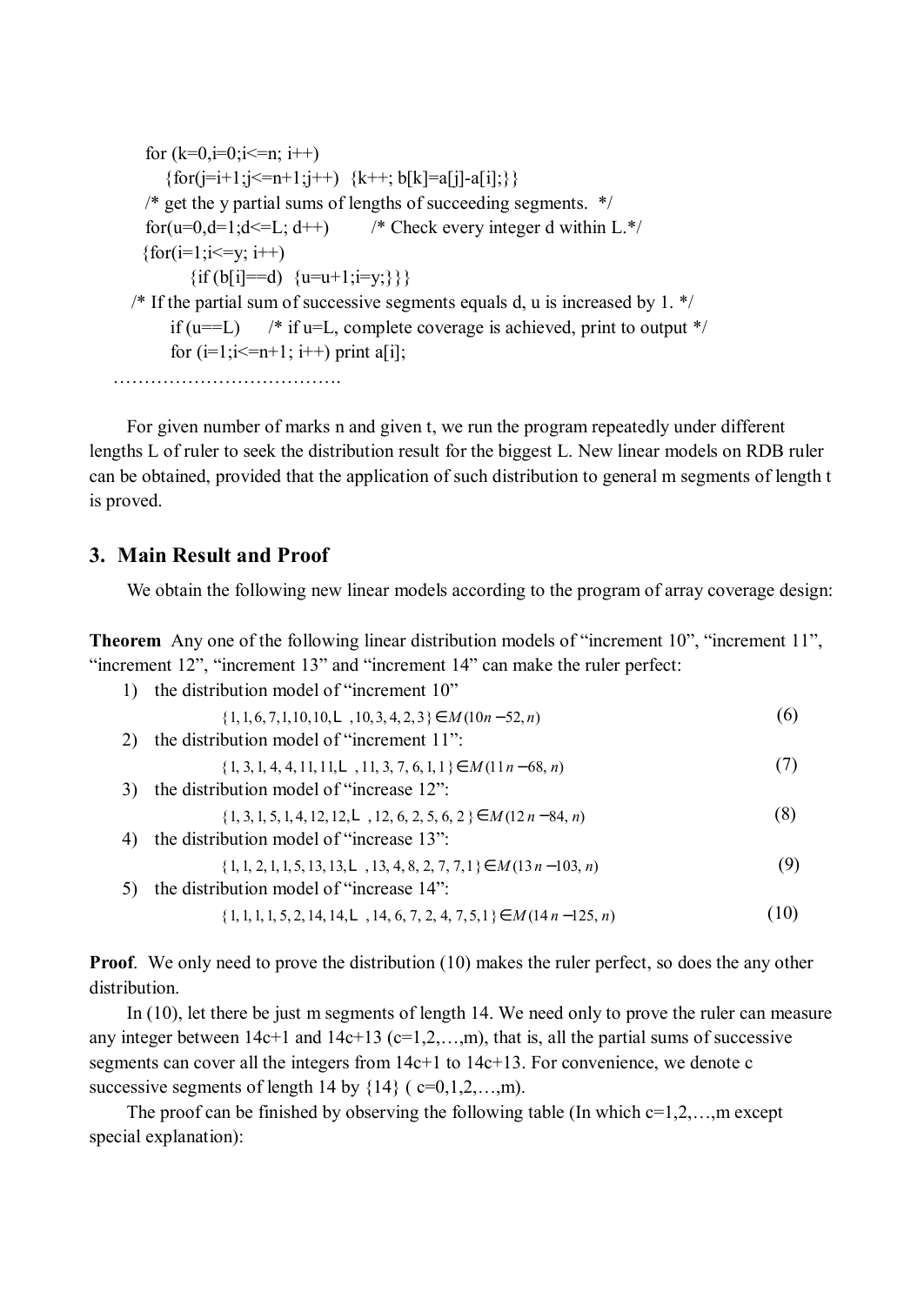| The sum of segments' lengths | The length the ruler can measure                  |  |  |
|------------------------------|---------------------------------------------------|--|--|
| ${14}+6+7+2$                 | The ruler can measure $14c+1$                     |  |  |
| $2 + \{14\}$                 | The ruler can measure $14c+2$                     |  |  |
| $4+7+5+1$                    | The ruler can measure $14c+3$ , $(c=1)$           |  |  |
| ${14}+6+7+2+4+7+5$           | The ruler can measure $14c+3$ , $(2 \le c \le m)$ |  |  |
| $2+4+5+7$                    | The ruler can measure $14c+4$ , $(c=1)$           |  |  |
| ${14}+6+7+2+4+7+5+1$         | The ruler can measure $14c+4$ , $(2 \le c \le m)$ |  |  |
| ${14}+6+7+2+4$               | The ruler can measure 14c+5                       |  |  |
| ${14}+6$                     | The ruler can measure $14c+6$                     |  |  |
| $5+2+\{14\}$                 | The ruler can measure $14c+7$                     |  |  |
| $1+5+2+\{14\}$               | The ruler can measure $14c+8$                     |  |  |
| $1+1+5+2+\{14\}$             | The ruler can measure $14c+9$                     |  |  |
| $1+1+1+5+2+\{14\}$           | The ruler can measure $14c+10$                    |  |  |
| $1+1+1+1+5+2+\{14\}$         | The ruler can measure $14c+11$                    |  |  |
| ${14}+6+7+2+4+7$             | The ruler can measure $14c+12$                    |  |  |
| ${14}+6+7+2+4+7+1$           | The ruler can measure $14c+13$                    |  |  |

**Table 3.1** The length the ruler can measure

Therefore, we have proved that "increment 14" distribution model can make the ruler perfect. Besides, these linear models are beautifully arranged and ingeniously conceived to meet the continuity of RDB.

By the way, we point out that the "increment 10" distribution model given in formula (6) is superior to that in formula (5), because for the same number "n" the range of measurement of formula (6) is 3 units longer than that of formula (5).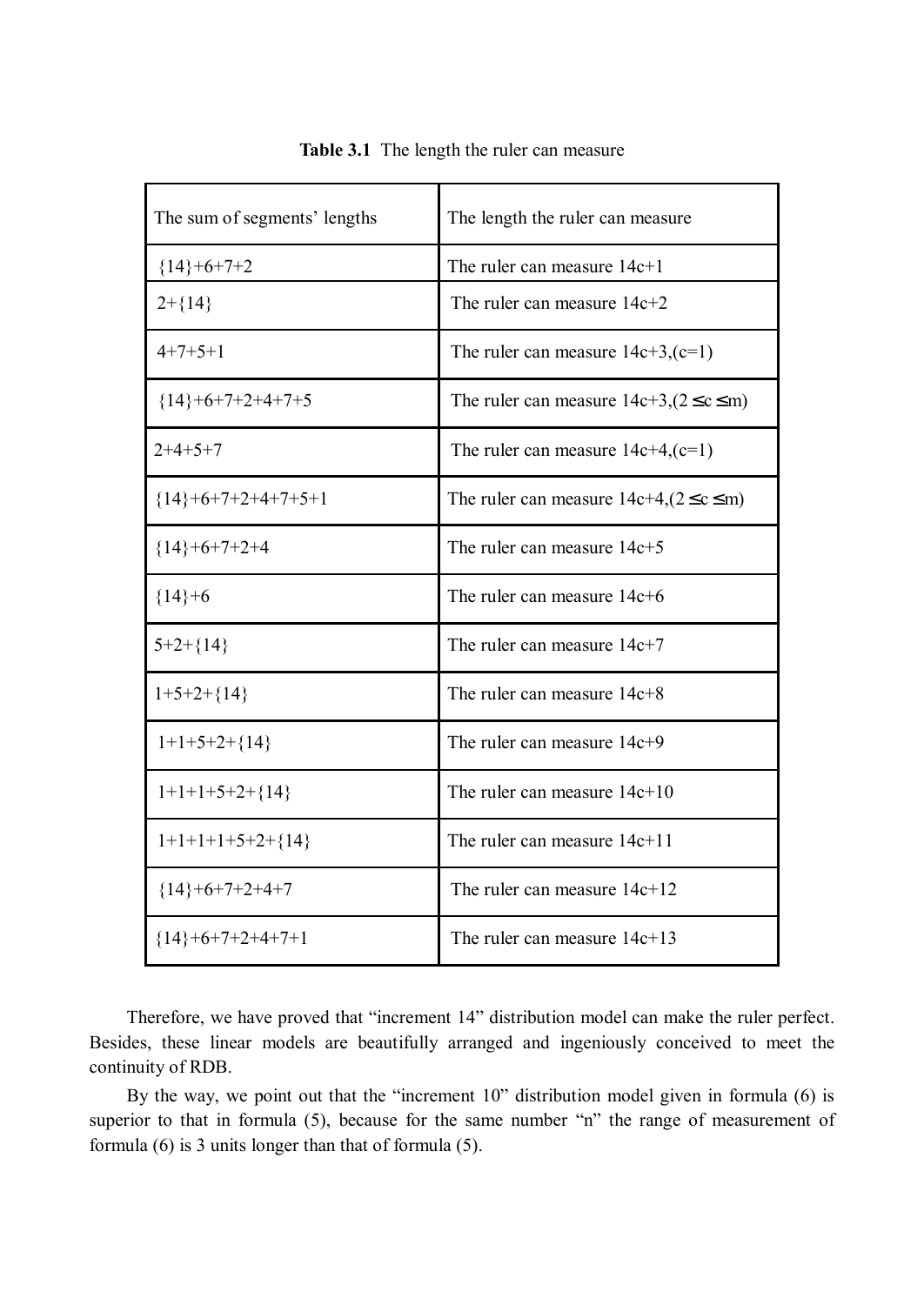**Example 3.1** Let the number of marks be 16. What is the maximum length of the perfect ruler that the given distribution models can make? What is the RDB of the corresponding 18 vertices?

In the "increment  $10$ " distribution models, taking  $n=16$  we get

 $\{1, 1, 6, 7, 1, 10, 10, 10, 10, 10, 10, 10, 3, 4, 2, 3\} \in M(108, 16)$ .

In the "increment 11" distribution models, taking n=16 we get

{1, 3, 1, 4, 4, 11, 11,11,11,11,11, 11, 3, 7, 6, 1, 1}∈ *M* (108, 16)

In the "increment  $12$ " distribution models, taking  $n=16$  we get

{1, 3, 1, 5, 1, 4, 12, 12, 12, 12, 12, 12, 6, 2, 5, 6, 2 }∈ *M* (108,16)

It is easy to know that the maximum length obtained by other models is less than 108, so when the number of marks is 16, we should apply "increment 10", "increment 11" and "increment 12" linear models to make the ruler perfect, with the maximum length 108. The RDB's of 18 vertices corresponding the above 3 models are:

 $\{0, 1, 2, 8, 15, 16, 26, 36, 46, 56, 66, 76, 86, 96, 99, 103, 105, 108\},\$ 

{0, 1, 4, 5, 9, 13, 24, 35, 46, 57, 68, 79, 90, 93, 100, 106, 107, 108 }

and  ${0,1, 4, 5, 10, 11, 15, 27, 39, 51, 63, 75, 87, 93, 95, 100, 106, 108}.$ 

### **4. Comparison between Linear Models and Quadratic Models**

In  $[11]$ ,  $[12]$ , we have established "x link" quadric models of RDB. For  $x=1$ , we get  $L=(m+2)(n+2-m)-3$ , and the maximum length obtained by "1 link" model is

$$
len = \left(\frac{n+4}{2}\right)^2 - \left(\frac{n}{2} - m\right)^2 - 3\,. \tag{11}
$$

For  $x=2$ , we get  $L=(2m+4)(n+1-2m)-8$ , and the maximum length obtained by "2 link" model is

$$
len = \left(\frac{n+5}{2}\right)^2 - \left(\frac{n-4m-3}{2}\right)^2 - 8. \tag{12}
$$

Comparing "increment 14" with "2 link", we get  $n \le 29$  by solving. Hence, linear models (1)-(5) are superior to quadric models provided n is in the application interval, and n is not big enough. It can be illustrated in the following table: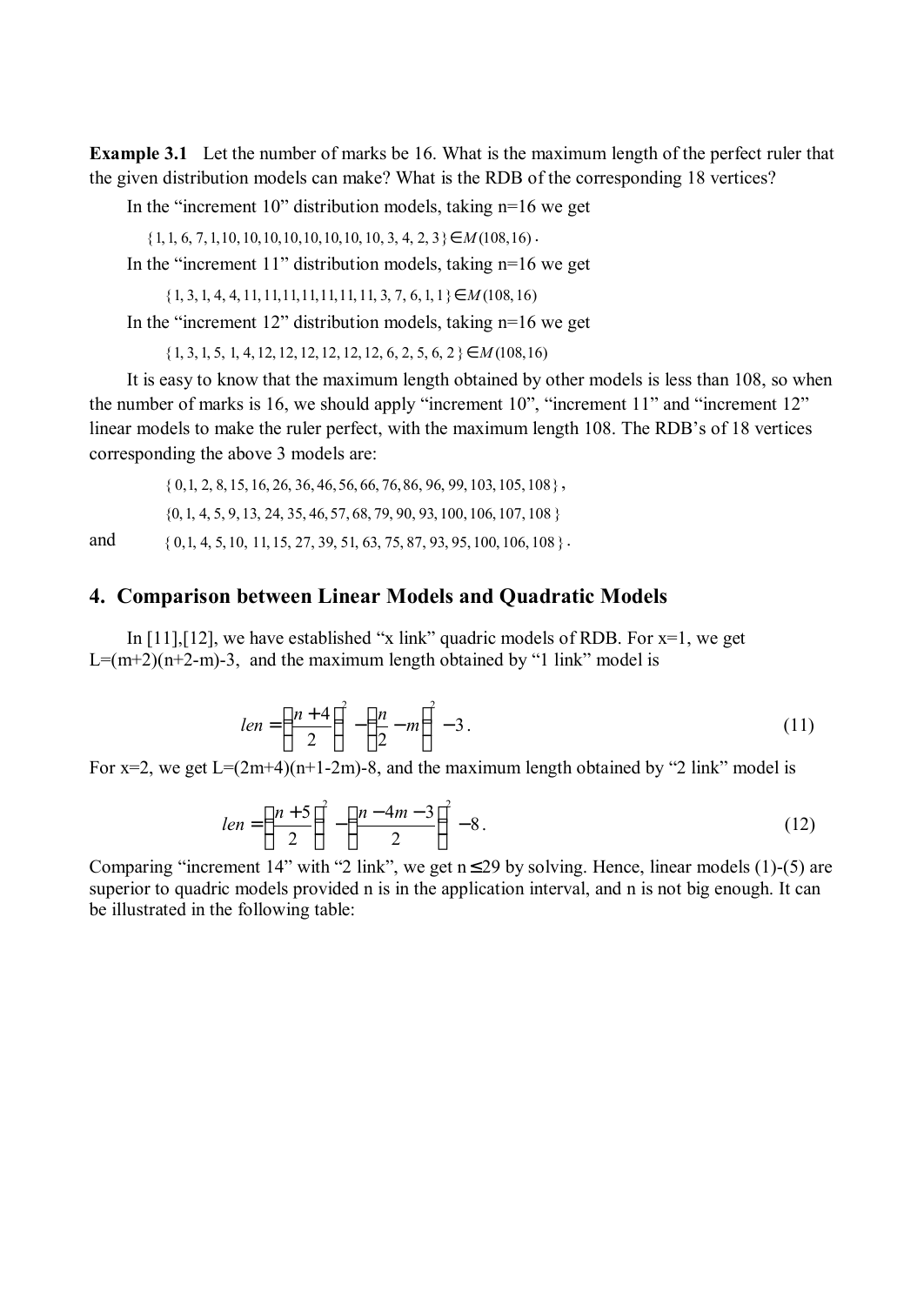| Intervals of n      | Distribution models of<br>maximum length  | Formulas                                                                 |
|---------------------|-------------------------------------------|--------------------------------------------------------------------------|
| $5 \le n \le 7$     | "increment 6" models                      | $len=6n-13$                                                              |
| $7 \le n \le 10$    | "increment 7" models                      | $len=7n-20$                                                              |
| $11 \le n \le 16$   | "increment 10" models                     | $len=10n-52$                                                             |
| $16 \le n \le 19$   | "increment 12" models                     | $len=12n-84$                                                             |
| $19 \le n \le 22$   | "increment 13" models                     | $len=13n-103$                                                            |
| $22 \leq n \leq 29$ | "increment 14" models                     | $len=14n-125$                                                            |
| $30 \leq n$         | "2 $\text{link}$ "<br>distribution models | $L = \left(\frac{n+5}{2}\right)^2 - \left(\frac{n-4m-3}{2}\right)^2 - 8$ |

**Table 4.1** Optimized intervals of linear models and "2 link" models

**Example 4.1** For n=23, applying "increment 13" linear model we get

{1, 1, 2, 1,1, 5, 13, 13, 13, 13, 13,13,13,13, 13, 13, 13, 13, 4, 8, 2, 7, 7, 1}∈ *M* (196, 23), applying "increment 14" linear model we get

{1, 1, 1, 1, 5, 2, 14, 14,14,14,14,14,14,14,14,14, 14, 6, 7, 2, 4, 7, 5,1}∈ *M* (197, 23) , applying "1 link" quadric model we get

{1, 1, 1, 1,1, 1, 1, 1,1, 1, 1,13, 13, 13, 13, 13, 13, 13, 13, 13, 13, 13,13,12 }∈ *M* (179, 23) , and applying "2 link" quadric models, we get

{ 2, 2, 2, 2, 2, 2, 2, 2, 2, 2, 2,1, 27, 1, 27, 1, 27, 1, 27, 1, 27,1, 24, 1}∈ *M* (188, 23).

Obviously, for n=23 linear models "increase 13" and "increase 14" are superior to "1 link" and "2 link" quadric models. The RDB of the 25 vertices corresponding to "increment 14" model is:

 $\{0, 1, 2, 3, 4, 9, 11, 25, 39, 53, 67, 81, 95, 109, 123, 137, 151, 165, 171, 178, 180, 184, 191, 196, 197\}$ .

#### **References**

[1] R. Frank, The Sparse Ruler, Journal of Recreational Mathematic, 14(1982): 141.

[2] M. Gardner, The Incredible Dr. Matrix. Charles Scribners Sons, 1976.